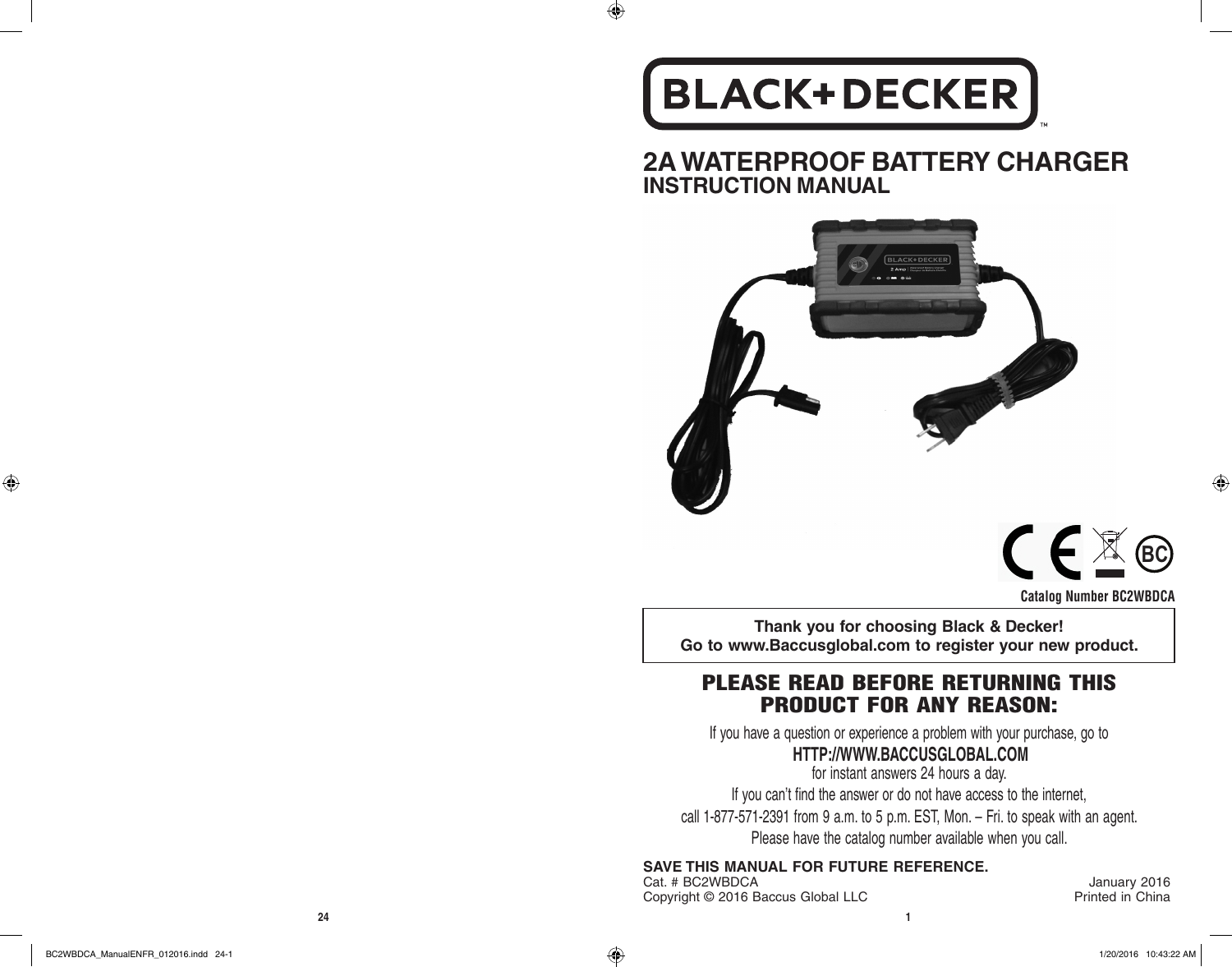This device complies with part 15 of the FCC rules. Operation is subject to the following two conditions: (1) this device may not cause harmful interference, and (2) this device must accept any interference received, including interference that may cause undesired operation.

This equipment has been tested and found to comply with the limits for a Class B digital device, pursuant to part 15 of the FCC Rules. These limits are designed to provide reasonable protection against harmful interference in a residential installation. This equipment generates, uses and can radiate radio frequency energy and, if not installed and used in accordance with the instructions, may cause harmful interference to radio communications. However, there is no guarantee that interference will not occur in a particular installation. If equipment does cause harmful interference to radio or television reception, which can be determined by turning the equipment off and on, the user is encouraged to try to correct the interference by one or more of the following measures:

• Reorient or relocate the receiving antenna.

⊕

• Increase the separation between equipment and receiver.

• Connect the equipment into an outlet on a circuit different from that to which the receiver is connected.

• Consult the dealer or an experienced radio/TV technician for help.

Changes or modifications not approved by the party responsible for compliance could void user's authority to operate the equipment.

This Class B digital apparatus complies with Canadian ICES-003.

### SAFETY GUIDELINES / DEFINITIONS

**DANGER:** Indicates an imminently hazardous situation which, if not avoided, will result in death or serious injury.

**WARNING:** Indicates a potentially hazardous situation which, if not avoided, could result in death or serious injury.

**CAUTION:** Indicates a potentially hazardous situation which, if not avoided, may result in minor or moderate injury.

**CAUTION:** Used without the safety alert symbol indicates potentially hazardous situation which, if not avoided, may result in property damage.

**RISK OF UNSAFE OPERATION.** When using tools or equipment, basic safety precautions should always be followed to reduce the risk of personal injury. Improper operation, maintenance or modification of tools or equipment could result in serious injury and property damage. There are certain applications for which tools and equipment are designed. Black & Decker strongly recommends that this product NOT be modified and/or used for any application other than for which it was designed. Read and understand all warnings and operating instructions before using any tool or equipment.

### IMPORTANT SAFETY INSTRUCTIONS

**WARNING:** This product or its power cord contains lead, a chemical known to the State of California to cause cancer and birth defect or other reproductive harm. Wash hands after handling.

### **READ ALL INSTRUCTIONS**

**WARNING:** Read all instructions before operating product. Failure to follow all instructions listed below may result in electric shock, fire and/or serious injury.

### **GENERAL SAFETY WARNINGS AND INSTRUCTIONS**

- • **Avoid dangerous environments.** Don't use the battery charger in damp or wet locations. Do not expose the clamps or cords to rain or snow.
- **Keep children away.** Keep away from children. This is not a toy!
- **Store indoors.** When not in use, battery chargers should be stored indoors in dry, and high or locked-up places – out of reach of children.
- • **Unplug the battery charger** when not in use.

### **SPECIFIC SAFETY INSTRUCTIONS FOR POWER CORDS**

• **Don't abuse cord.** Never carry appliance by cord or yank it to disconnect from receptacle. Keep cord from heat, oil, and sharp edges. Pull by plug rather than cord when unplugging the unit.

• **Ground Fault Circuit Interrupter** (GFCI) protection should be provided on the circuits or outlets to be used. Receptacles are available having built in GFCI protection and may be used for this measure of safety.

### **Extension cords**

 $\bigcirc$ 

• **An extension cord should not be used unless absolutely necessary.** Use of improper extension cord could result in a risk of fire and electric shock. If an extension cord is used, make sure that the pins of the extension cord are the same number, size and shape as those in the charger.

• Make sure your extension cord is in good condition. When using an extension cord, be sure to use one heavy enough to carry the current your product will draw. An undersized cord will cause a drop in line voltage resulting in loss of power and overheating. The following table shows the correct size to use depending on cord length and nameplate ampere rating. If in doubt, use the next heavier gage. The smaller the gage number, the heavier the cord.

| <b>Amperes</b>              | Recommended Minimum AWG Size for Extension Cords for Battery Chargers<br>American Wire Gage (AWG) Size of Cord<br><b>AC Input Rating</b><br>Length of Cord, feet (m) |         |    |    |                                 |
|-----------------------------|----------------------------------------------------------------------------------------------------------------------------------------------------------------------|---------|----|----|---------------------------------|
| Equal to or<br>greater than | <b>But less</b><br>than                                                                                                                                              | 25(7.6) |    |    | 50 (15.2) 100 (30.5) 150 (45.6) |
|                             | 2                                                                                                                                                                    | 18      | 18 | 18 | 16                              |
|                             |                                                                                                                                                                      | 18      | 18 | 16 | 14                              |
| 3                           |                                                                                                                                                                      | 18      | 18 | 16 | 14                              |
| 4                           |                                                                                                                                                                      | 18      | 18 | 14 | 12                              |
| 5                           |                                                                                                                                                                      | 18      | 16 | 14 | 12                              |
| 6                           |                                                                                                                                                                      | 18      | 16 | 12 | 10                              |
| 8                           | 10                                                                                                                                                                   | 18      | 14 | 12 | 10                              |
| 10                          | 12                                                                                                                                                                   | 16      | 14 | 10 | 8                               |
| 12                          | 14                                                                                                                                                                   | 16      | 12 | 10 | 8                               |
| 14                          | 16                                                                                                                                                                   | 16      | 12 | 10 | 8                               |
| 16                          | 18                                                                                                                                                                   | 14      |    | 8  | 8                               |
| 18                          | 20                                                                                                                                                                   | 14      |    | 8  | 6                               |

• **Power Cord Safety:** This appliance has a polarized plug (one blade is wider than the other) as a safety feature. This plug will fit into a polarized outlet only one way. If the plug does not fit fully into the outlet, reverse the plug. If it still does not fit, contact a qualified electrician. Do not attempt to defeat this safety feature.

### **SPECIFIC SAFETY INSTRUCTIONS FOR BATTERY CHARGERS**

**IMPORTANT SPECIFICATION NOTE:** Battery capacity: lead acid type, maximum 12VDC, 80Ah.

### **The following symbols are marked on the appliance:**



This tool is double insulated; therefore no earth wire is required. Always check that the power supply corresponds to the voltage on the rating plate.

Read all of this instruction manual carefully.

### • **This unit was designed for household use only.**

- Use of accessories and attachments: The use of any accessory or attachment not recommended by manufacturer for use with this battery charger could be hazardous.
- **Stay alert.** Use common sense. Do not operate this equipment when you are tired or impaired.
- • **Check for damaged parts.** A part that is damaged should be properly repaired or replaced by manufacturer before further use unless otherwise indicated elsewhere in this instruction manual.
- • **Do not operate** the battery charger near flammable liquids or in gaseous or explosive atmospheres. Motors may spark, and the sparks might ignite fumes.
- • **Do not operate the battery charger** if it has received a sharp blow, been dropped, or has been otherwise damaged in any way. Return it to the manufacturer for repair.
- **WARNING BURST HAZARD:**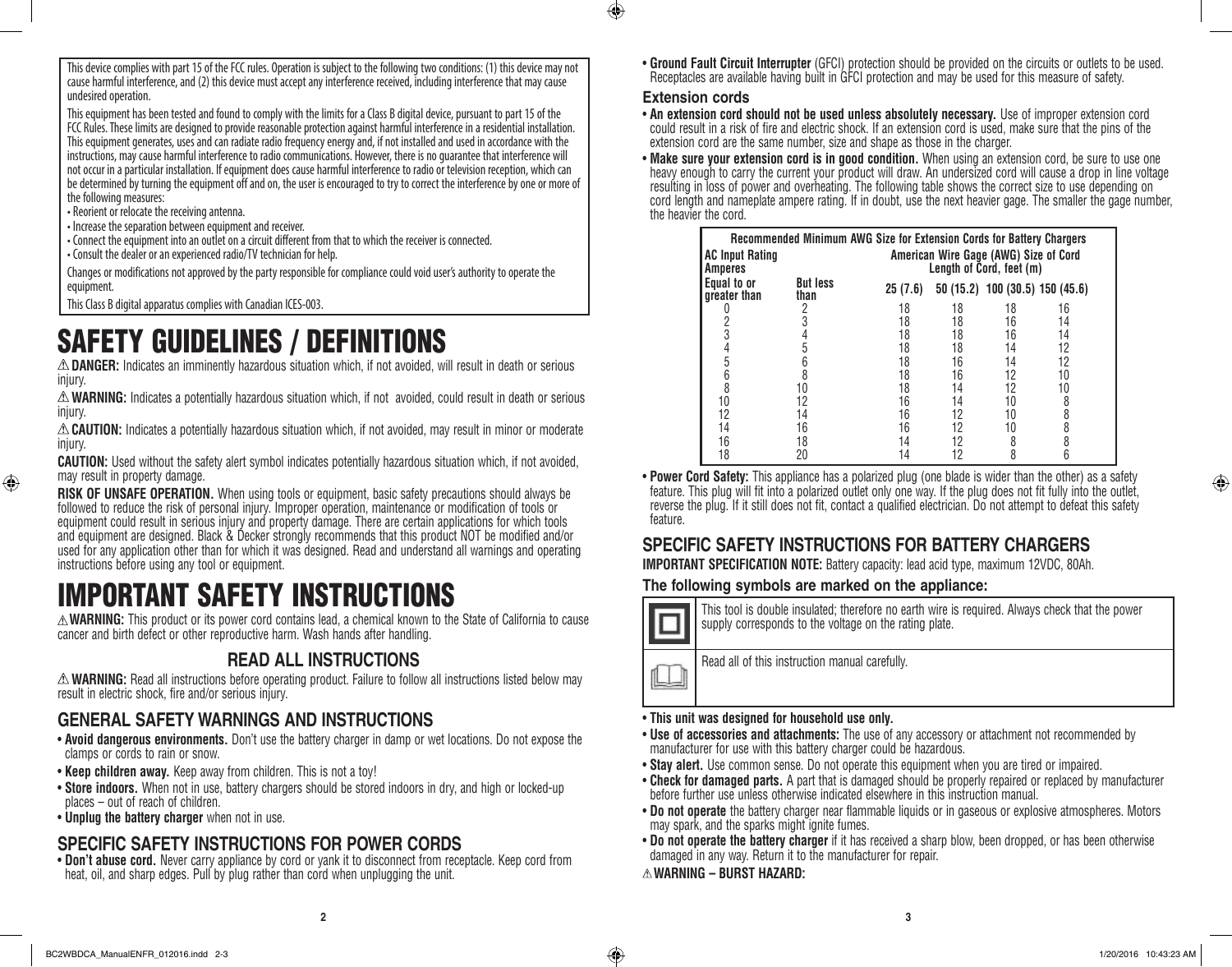- Do not use the unit for charging dry-cell batteries that are commonly used with home appliances. These batteries may burst and cause injury to persons and damage property. Use the unit for charging/boosting a LEAD-ACID battery only. It is not intended to supply power to a low-voltage electrical system other than in a starter-motor application.
- Never attempt to charge non-rechargeable batteries.

### **WARNING: RISK OF EXPLOSIVE GASES:**

- • WORKING IN THE VICINITY OF A LEAD ACID BATTERY IS DANGEROUS. BATTERIES GENERATE EXPLOSIVE GASES DURING NORMAL BATTERY OPERATION. FOR THIS REASON, IT IS OF THE UTMOST IMPORTANCE THAT EACH TIME BEFORE USING THE BATTERY CHARGER YOU READ THIS MANUAL AND FOLLOW INSTRUCTIONS EXACTLY.
- To reduce the risk of battery explosion, follow these instructions and those published by the battery manufacturer and manufacturer of any equipment you intend to use in the vicinity of the battery. Review cautionary markings on these products and on the engine.
- This equipment employs parts (switches, relays, etc.) that produce arcs or sparks. Therefore, if used in a garage or enclosed area, the unit MUST be placed not less than 18 inches above the floor.
- THIS UNIT IS NOT FOR USE BY CHILDREN AND SHOULD ONLY BE OPERATED BY ADULTS.

### **WARNING: TO REDUCE THE RISK OF FIRE:**

- Do not operate near flammable materials, fumes or gases.
- Do not expose to extreme heat or flames.

♠

### **CAUTION: TO REDUCE THE RISK OF INJURY OR PROPERTY DAMAGE:**

- • This charger is not designed for use with every make, manufacture or model of engine. **Use only with 12 volt systems.**
- • NEVER ATTEMPT CHARGE A FROZEN BATTERY.
- Do not charge the battery while the engine is operating.
- Stay clear of fan blades, belts, pulleys, and other parts that can cause injury to persons.
- • Vehicles that have on-board computerized systems may be damaged if vehicle battery is jump-started. Before jump-starting, read the vehicle's owner's manual to confirm that external-starting assistance is suitable.
- When working with lead acid batteries, always make sure someone is close enough to provide immediate assistance in case of accident or emergency.
- • Always have protective eyewear when using this product: contact with battery acid may cause blindness and/or severe burns. Be aware of first aid procedures in case of accidental contact with battery acid.
- Have plenty of fresh water and soap nearby in case battery acid contacts skin.
- If battery acid contacts skin or clothing, wash immediately with soap and water for at least 10 minutes and get medical attention immediately.
- Never smoke or allow a spark or flame in vicinity of vehicle battery, engine or battery maintainer.
- • Remove personal metal items such as rings, bracelets, necklaces and watches when working with a lead acid battery. A lead acid battery can produce a short circuit current high enough to weld a ring, or similar metal object, to skin causing a severe burn.
- • Be extra cautious to avoid dropping a metal tool onto the battery. It might spark or short-circuit the battery or another electrical part, and that may cause an explosion.
- Never allow battery acid to come in contact with this unit.
- Do not operate this unit in a closed area or restrict ventilation in any way.
- Always turn the battery charger off by unplugging it when not in use.
- DO NOT OPEN THE BATTERY CHARGER there are no user-serviceable parts inside. Opening the battery charger will void manufacturer's warranty.
- Operate battery charger only as described in this Instruction Manual.
- • Check battery charger and components periodically for wear and tear. Return to manufacturer for replacement of worn or defective parts immediately.

### **DC ACCESSORY PLUG SAFETY**

- $\triangle$  **WARNING!** NEVER connect this unit to a positive grounded vehicle by the dc accessory plug.
- Make sure that the vehicle's accessory socket is clean and free of debris before connecting the unit.
- $\triangle$  **WARNING risk of fire!** If the vehicle accessory outlet fuse opens (blows) when plugging in this battery charger, do not use this battery charger with this vehicle accessory outlet:

– Do not repeatedly replace the fuse.

- Do not replace the vehicle accessory outlet fuse with one of a higher amperage rating.
- Never attempt to patch the fuse with tin foil or wire.

**Any of these actions may cause serious electrical damage and/or a fire.**

### **SPECIFIC SAFETY INSTRUCTIONS FOR USING THE UNIT IN WET ENVIRONMENTS**

### **The housing of this unit is rated to IP67 dust-proof and waterproof standards. However, it is recommended that you observe the following:**

- • Never submerge the unit in water deeper than 1 meter, for time longer than 30 minutes and/or in temperatures other than between 41ºF and 104ºF ( $5^{\circ}$ C and 40°C), or the unit could sustain permanent damage.
- Never submerge the unit in water unless the bushing (insulation) of the AC or DC cord is intact.
- Do not allow plug or clamps to be exposed to the elements for long periods of time; and never submerge them.

### **FIRST AID**

 $\bigoplus$ 

- **SKIN:** If battery acid comes in contact with skin, rinse immediately with water, then wash thoroughly with soap and water. If redness, pain, or irritation occurs, seek immediate medical attention.
- **EYES:** If battery acid comes in contact with eyes, flush eyes immediately, for a minimum of 15 minutes and seek immediate medical attention.

**WARNING: TO REDUCE THE RISK OF INJURY OR PROPERTY DAMAGE:** Follow these instructions and those published by the manufacturer of any engine you intend to use with this battery charger. Review cautionary markings on the battery charger and engine.

• Read and Understand This Instruction Manual Before Using This Unit.

### SAVE THESE INSTRUCTIONS

### **INTRODUCTION**

Congratulations on purchasing your new *Black & Decker 2 Amp Waterproof Battery Charger*. **Read this Instruction Manual and follow the instructions carefully before using your new battery charger.**

### **FEATURES**

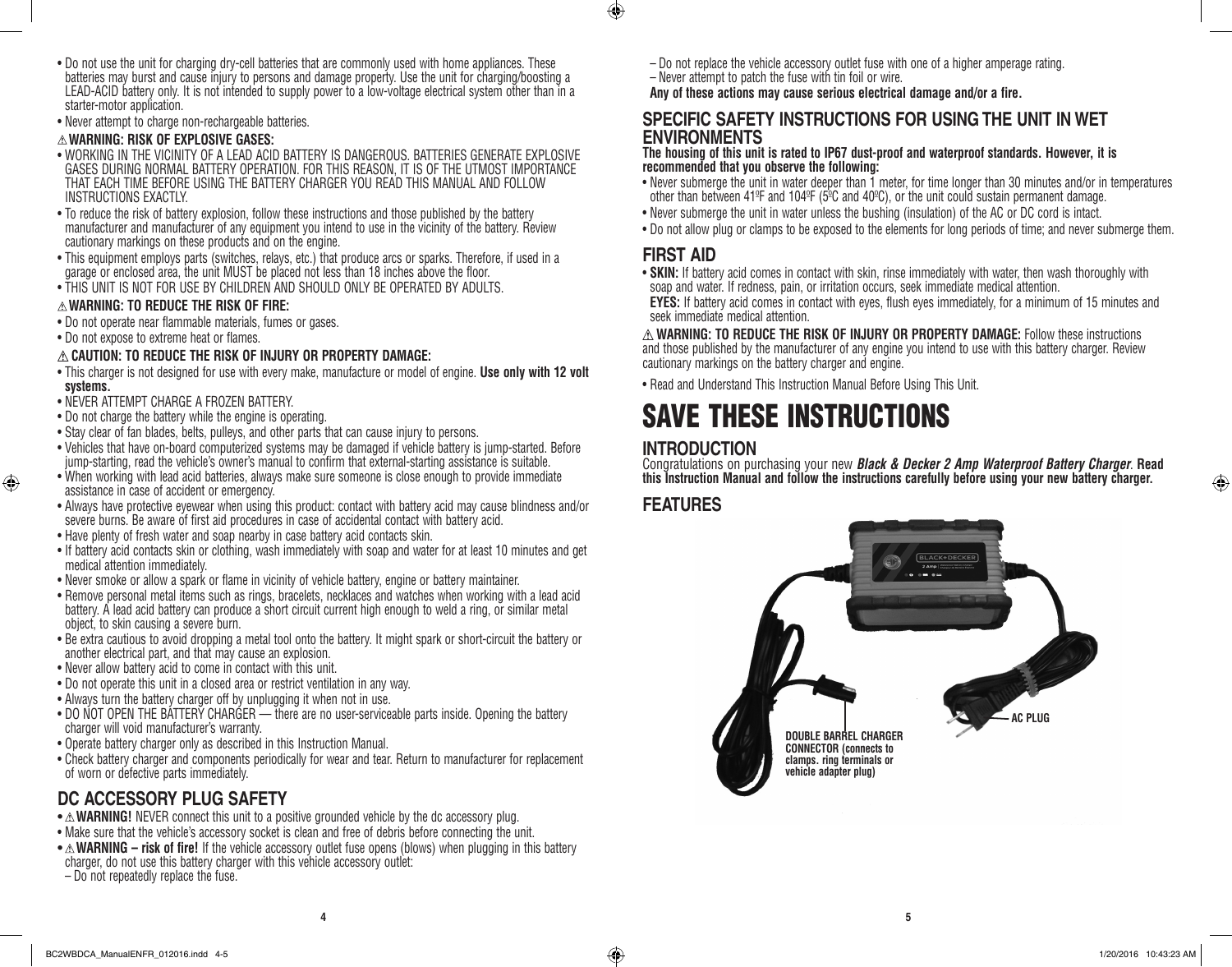**POWER LED**



### **SETTING UP THE UNIT**

⊕

Ensure that all installation and operating instructions and safety precautions are understood and carefully followed by anyone installing or using the battery charger. Follow the steps outlined in the "Important Safety Instructions" section of this manual.

### **Mounting the Unit Using the Magnetic Discs**

The magnetic discs in the bottom of the unit allow you to position the battery charger on any flat, secure metallic surface.

### **Mounting the Unit Using the Hanging Hook**

The hanging hook allows you to position the battery charger for convenient, hands-free operation.

### **CAUTION: TO REDUCE THE RISK OF PRODUCT DAMAGE:**

- When the charger is hung by the hanging hook or attached using the magnetic discs, do not shake the charger or object that it is hanging from or attached to. Do not hang the charger from or attach the charger to any electrical wires or anything that it is not secure.
- • Only use the hanging hook or magnet discs for hanging or positioning the charger. The hanging hook and magnetic discs are not intended to support additional weight. Do not attach or hang anything additional to the charger or risk of breakage may occur.

### **PREPARING TO CHARGE**

- 1. Be sure area around battery is well ventilated while battery is being charged.
- 2. Remove battery completely from boat/airplane or any confined area before charging.
- 3. If it is necessary to remove battery from vehicle to charge, or to clean terminals, always remove grounded terminal from battery first. Make sure all accessories in the vehicle are off, so as not to cause an arc.
- 4. Clean battery terminals, taking care to avoid getting corrosive material in eyes.
- 5. Add distilled water in each cell until battery acid reaches level specified by battery manufacturer. This helps purge excessive gas from cells. Do not overfill. For a battery without cell caps (maintenance free), carefully follow manufacturer's charging instructions.
- 6. Study all battery manufacturer's specific precautions, such as removing or not removing cell caps while charging, and recommended rates of charge.
- 7. Determine voltage of battery to be charged by referring to the vehicle manual. The unit is for charging a 12 volt battery only.

### **Charger Location**

- Locate charger as far away from battery as cables permit.
- Never place charger directly above battery being charged; gases from battery will corrode and damage charger.
- Do not set a battery on top of charger.
- Never allow battery acid to drip on charger.
- Charge above freezing temperature and below 40°C (104°F).
- • Never operate charger in a closed-in area or restrict ventilation in any way.
- Marine batteries must be removed and charged on shore.

### **Connection Precautions**

- Never allow clamps or ring terminals to touch each other.
- Attach clamps to battery and chassis as indicated in the appropriate section ("Charging a battery installed in a vehicle" or "Charging a battery that has been removed from a vehicle").

### **Charging a battery installed in a vehicle**

### • **ENARNING:** A spark near the battery may cause an explosion. To reduce risk of a spark near the **battery:**

- 1. Position AC and clamp cords to reduce risk of damage by hood, door, or moving engine part.
- 2. Stay clear of fan blades, belts, pulleys, and other parts that can cause injury to persons.
- 3. Check polarity of battery posts. POSITIVE (POS, P, +) battery post usually has larger diameter than NEGATIVE (NEG, N, –) post.
- 4. Determine which post of battery is grounded (connected) to the chassis. If negative post is grounded to chassis (as in most vehicles), see 5. If positive post is grounded to the chassis, see 6.
- 5. For negative-grounded vehicle, connect POSITIVE (RED) clamp from battery charger to POSITIVE (POS, P, +) ungrounded post of battery. Connect NEGATIVE (BLACK) clamp to vehicle chassis or engine block away from battery. Do not connect clip to carburetor, fuel lines, or sheet-metal body parts. Connect to heavy gauge metal part of the frame or engine block.
- 6. For positive-grounded vehicle, connect NEGATIVE (BLACK) clamp from battery charger to NEGATIVE (NEG, N,  $-$ ) ungrounded post of battery. Connect POSITIVE (RED) clamp to vehicle chassis or engine block away from battery. Do not connect clip to carburetor, fuel lines or sheet-metal body parts. Connect to a heavy gauge metal part of the frame or engine block.
- 7. Do not charge the battery while the engine is operating.
- 8. See operating instructions for length of charge information.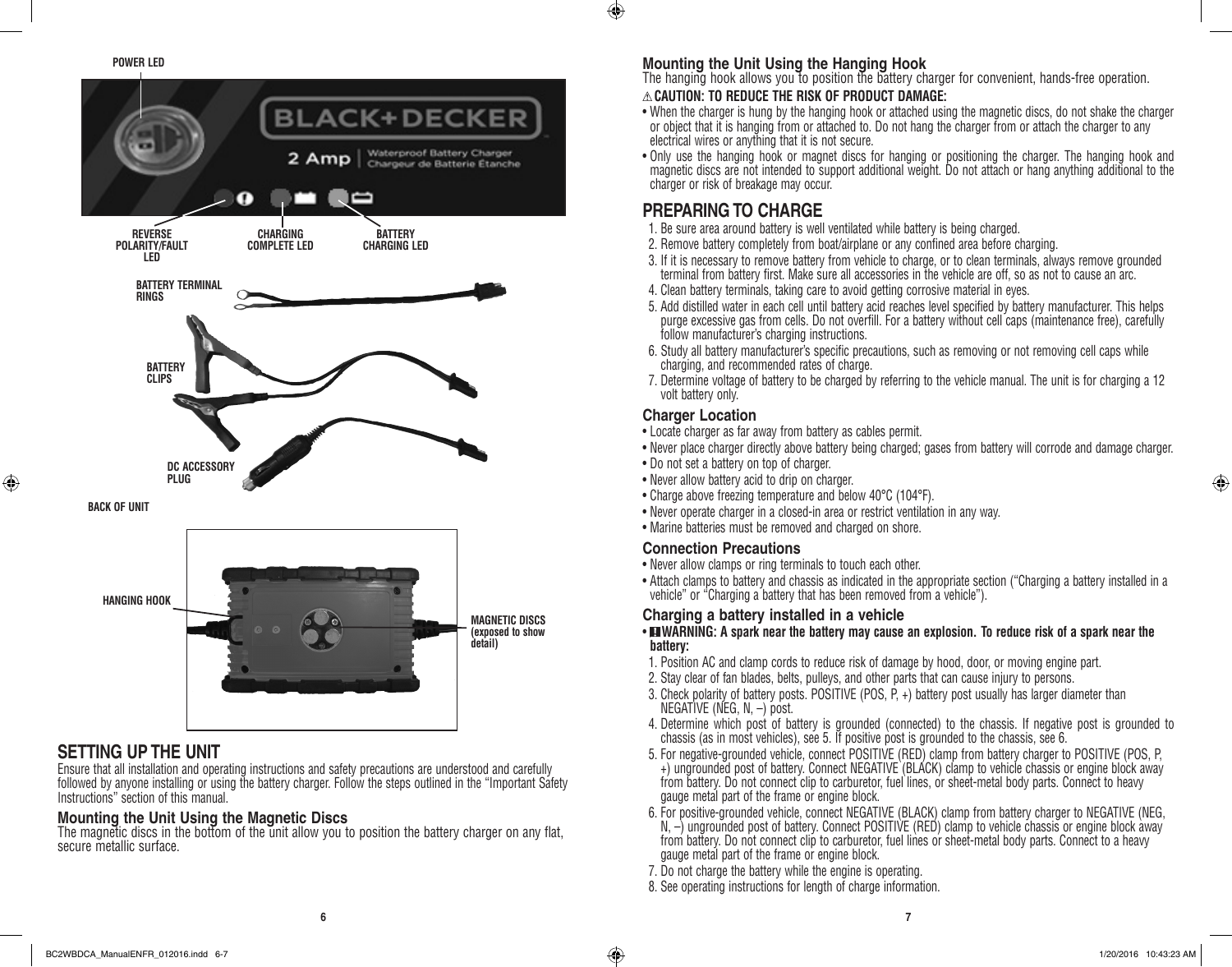### **Charging a battery that has been removed from a vehicle**

• **WARNING:** A spark near the battery may cause an explosion. To reduce risk of a spark near the **battery:**

- 1. Check polarity of battery posts. The POSITIVE post (marked POS, P+) usually has a larger diameter than the NEGATIVE battery post (marked NEG, N, –).
- 2. Attach a 24-inch (minimum length) AWG  $#6$  insulated battery cable to the NEGATIVE battery post (marked  $NFG, N, -$ ).
- 3. Connect the POSITIVE (RED) battery clamp to the POSITIVE battery post (marked POS, P, + or red).
- 4. Stand as far back from the battery as possible, and do not face battery when making final connection.
- 5. Carefully connect the NEGATIVE (BLACK) charger clamp to the free end of the battery cable connected to the NEGATIVE terminal.
- *Note:* A marine (boat) battery must be removed and charged on shore. To charge it on board requires equipment specifically designed for marine use. This unit is NOT designed for such use.

### **OPERATING INSTRUCTIONS**

⊕

### **Charging Using the Supplied Battery Clips**

### **WARNING: TO REDUCE THE RISK OF INJURY OR PROPERTY DAMAGE:**

- • **Always disconnect the AC plug from the AC outlet first before disconnecting the charger from the battery to be charged.**
- • **Ensure that all installation, operating instructions and safety precautions are understood and observed; then follow the steps outlined in the appropriate section ("Charging a battery installed in a vehicle" or "Charging a battery that has been removed from a vehicle").**
- 1. Insert the double barrel tip of the battery clamp cable into the double barrel tip of the battery charger cable (male-to-female and female-to-male). Then plug the battery charger's power cord into an AC outlet. The power LED will light blue to indicate that the charger is plugged in and ready.

**Note:** If the Power LED does not come on, check connection with the AC outlet. Make sure the AC outlet is functional.

- 2. Connect the battery charger to the battery using the battery clamps, following the appropriate directions in the "Preparing to Charge" section at the front of this manual.
- 3. When the unit is properly connected and charging, the battery charging LED  $(\implies)$  will light yellow to indicate the battery is charging.
	- **Notes:** If the Charging LED did not come on, check the connection to the battery. If the clamps are properly connected, the battery may be in fault condition. Manufacturer suggests to have the battery tested by a qualified battery service technician.

If the clamps are incorrectly connected with regard to polarity, the reverse polarity/fault LED  $\circledbullet$ ) will light. Unplug the charger: then remove the clamps. Reconnect the clamps properly.

### 4. When the charging complete LED  $(\equiv)$  lights green, the battery is fully charged.

When disconnecting charger, disconnect AC cord, remove clamp from vehicle chassis, and then remove clamp from battery terminal.

### **Charging Using the 12 Volt DC Accessory Plug**

**CAUTION: TO REDUCE THE RISK OF PROPERTY DAMAGE:** Make sure that the vehicle's accessory outlet is clean and free of debris before connecting the unit.

1. Insert the double barrel tip of the 12 volt DC accessory plug cable into the double barrel tip of the battery charger cable (male-to-female and female-to-male). Then plug the battery charger's power cord into an AC outlet. The power LED will light blue to indicate that the charger is plugged in and ready.

**Note:** If the Power LED does not come on, check connection with the AC outlet. Make sure the AC outlet is functional.

- 2. Insert the grooved tip of the 12 volt DC accessory plug into the vehicle's 12 volt DC accessory outlet. Rotate the adapter slightly to make sure there is good contact.
- 3. When the unit is properly connected and charging, the battery charging LED  $(\implies)$  will light yellow to indicate the battery is charging.
	- **Notes:** If the Charging LED did not come on, check the connection to the vehicle's DC accessory outlet. Rotate the adapter slightly to make sure there is good contact. If it is properly connected, the battery may be in fault condition. Manufacturer suggests to have the battery tested by a qualified battery service technician.

Some vehicles require that the ignition be turned to the ACC (accessory) position to activate the DC accessory outlet. If your vehicle ignition is required to be turned to the ACC position, be sure all the vehicle accessories (i.e. heater, fan, radio, TV, lights... etc) are turned off. If not turned off, the charger might not be able to charge the battery.

4. When the charging complete LED  $(\blacksquare)$  lights, the battery is fully charged.

When disconnecting charger, disconnect AC cord, and then remove the 12 volt DC accessory plug from the vehicle accessory outlet.

### **Connecting and Charging the Battery with the Terminal Rings**

CONNECTING THE CHARGER WITH TERMINAL RINGS

 $\bigcirc$ 

The charger's output leads have crimped, color-coded terminal rings (RED-POSITIVE and BLACK-NEGATIVE). These rings connect directly to the corresponding connectors on the battery posts.



1. Remove the nuts from the bolts of the battery post's connectors.

- 2. Position the RED terminal on the bolt of the POSITIVE battery post connector.
- 3. Position the BLACK terminal on the NEGATIVE post connector; then replace the nuts.

**IMPORTANT:** If there is any problem connecting the output leads, check with a reputable auto supply store or contact the Customer Service Department toll-free at 1-877-571-2391 for assistance in finding an appropriate connection device for your particular application.

### CHARGING WITH THE TERMINAL RINGS

1. With the ring terminals connected to the battery and with ring terminal connector held as far away from the battery as practical, insert the double barrel tip of the terminal ring cable into the double barrel tip of the battery charger cable (male-to-female and female-to-male). Then plug the battery charger's power cord into an AC outlet. The power LED will light blue to indicate that the charger is plugged in and ready.

**Notes:** If the Power LED does not come on, check connection with the AC outlet. Make sure the AC outlet is functional.

- 2. When the unit is properly connected and charging, the battery charging LED  $(\equiv)$  will light yellow to indicate the battery is charging.
	- Notes: If the terminal rings are incorrectly connected with regard to polarity, the Reverse Polarity/Fault LED ( $\bullet$ ) will light. Unplug the charger; then remove the terminal rings. Reconnect the terminal rings properly. If the Charging LED did not come on, check the connection to the battery. If the terminal rings are properly connected, the battery

may be in fault condition. Manufacturer suggests to have the battery tested by a qualified battery service technician.

3. When the charging complete LED  $(\equiv)$  lights green, the battery is fully charged.

When disconnecting charger, disconnect AC cord, and then remove the terminal rings from battery terminals.

### **TROUBLESHOOTING**

| <b>Unit Not Charging</b> | • Check that the charger is properly connected to a live AC outlet.<br>I • If the battery to be charged has fallen below 2 volts, the battery<br>cannot be recharged with this unit. |
|--------------------------|--------------------------------------------------------------------------------------------------------------------------------------------------------------------------------------|
|--------------------------|--------------------------------------------------------------------------------------------------------------------------------------------------------------------------------------|

### **CARE AND MAINTENANCE Cleaning and Storage**

To reduce the risk of electric shock, unplug the battery charger from the outlet before attempting any maintenance or cleaning. Turning off the controls will not reduce this risk.

- Store the unit in a clean, dry, cool place when not in use.
- Clean the unit casing and cords (as necessary) with a dry (or slightly damp) cloth. Ensure that unit is completely disconnected from battery and power source before cleaning.
- • To maintain the operating condition and maximize the life of the charger cords, always coil them loosely for storage. Do not wrap them around the unit or crimp them with a tight band.

**8 9**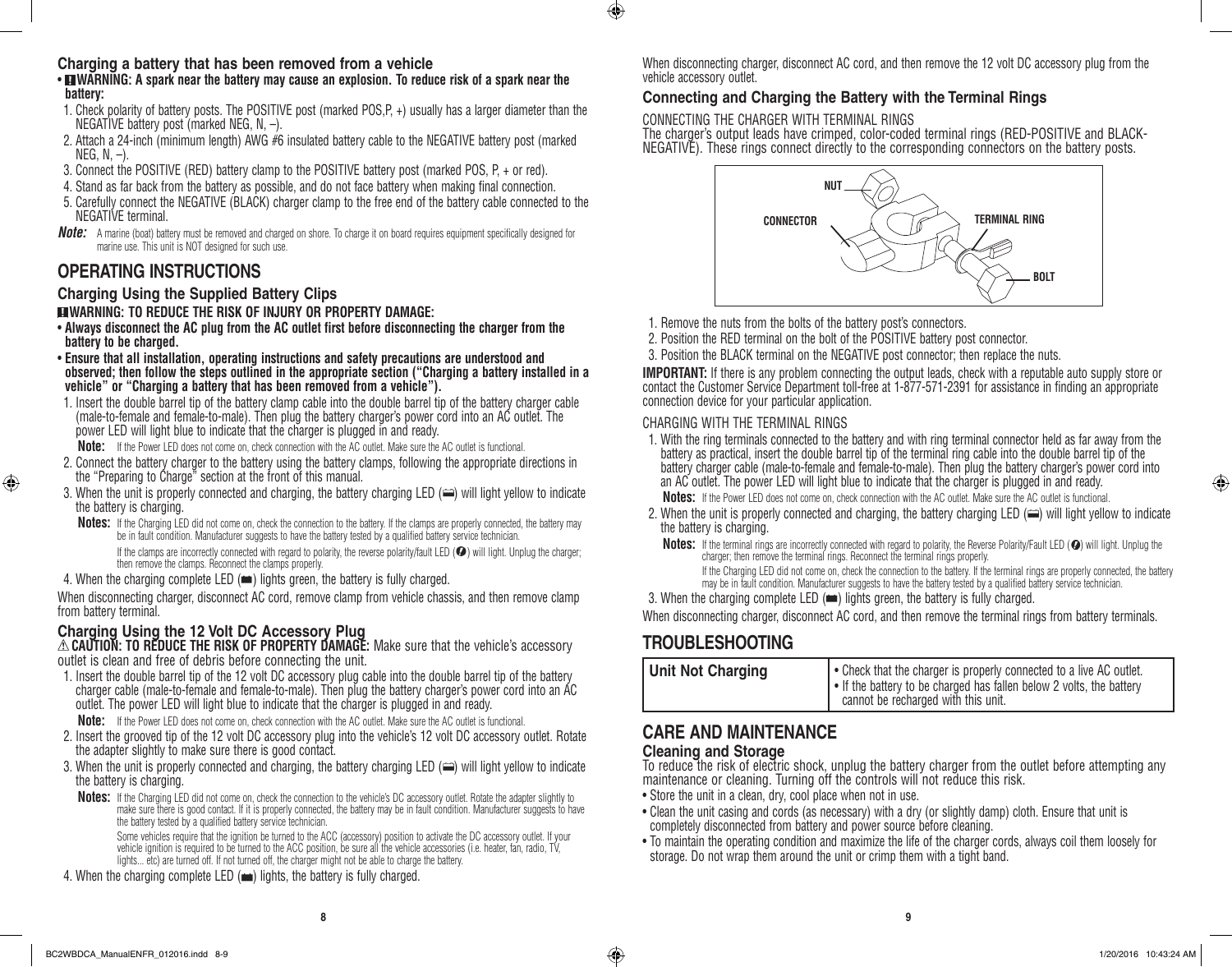### **Fuse Replacement (12 Volt DC Accessory Plug)**

- 1. Remove plug from accessory outlet. Remove the grooved cap by turning counterclockwise and lifting off.
- 2. Remove center pin and spring. Remove fuse.
- 3. Replace fuse with same type and size fuse (5 amp).
- 4. Replace center pin and spring inside plug.
- 5. Replace gold cap by turning clockwise.

### **PROTECTING THE ENVIRONMENT**

### **Correct disposal of this product**



 $\bigoplus$ 

This marking indicates that this product should not be disposed with other household waste. To prevent possible harm to the environment or human health from uncontrolled waste disposal, recycle it responsibly to promote the sustainable reuse of material resources. To return your used device, please use the return and collection systems or

contact the retailer where the product was purchased. They can take this product for environmentally safe recycling.

Separate collection of used products and packaging allows materials to be recycled and used again. Re-use of recycled materials helps prevent environmental pollution and reduces the demand for raw materials.

Local regulations may provide for separate collection of electrical products from the household, at municipal waste sites or by the retailer when you purchase a new product.

### **ACCESSORIES**

Recommended accessories for use with this unit may be available from the manufacturer. If you need assistance regarding accessories, please contact the manufacturer at 1-877-571-2391.

 $\triangle$  **WARNING:** The use of any accessory not recommended for use with this appliance could be hazardous.

### **SERVICE INFORMATION**

Whether you need technical advice, repair, or genuine factory replacement parts, contact the manufacturer at 1-877-571-2391.

### **ONE-YEAR LIMITED WARRANTY**

The manufacturer warrants this product against defects in materials and workmanship for a period of ONE (1) YEAR from the date of retail purchase by the original end-user purchaser ("Warranty Period").

If there is a defect and a valid claim is received within the Warranty Period, the defective product can be replaced or repaired in the following ways: (1) Return the product to the manufacturer for repair or replacement at manufacturer's option. Proof of purchase may be required by manufacturer. (2) Return the product to the retailer where product was purchased for an exchange (provided that the store is a participating retailer). Returns to retailer should be made within the time period of the retailer's return policy for exchanges only (usually 30 to 90 days after the sale). Proof of purchase may be required. Please check with the retailer for their specific return policy regarding returns that are beyond the time set for exchanges.

This warranty does not apply to accessories, bulbs, fuses and batteries; defects resulting from normal wear and tear, accidents; damages sustained during shipping; alterations; unauthorized use or repair; neglect, misuse, abuse; and failure to follow instructions for care and maintenance for the product.

This warranty gives you, the original retail purchaser, specific legal rights and you may have other rights which vary from state to state or province to province. This product is not intended for commercial use.

Please complete the Product Registration Card and return within 30 days from purchase of the product to: Baccus Global LLC, One City Centre, 1 North Federal Highway, Suite 200, Boca Raton, FL 33432. **Baccus Global LLC, toll-free number: (877) 571-2391.** 

### **SPECIFICATIONS**

| Input:  | 100-240VAC, 50/60Hz, 0.5A |
|---------|---------------------------|
| Output: | 12VDC, 2A                 |

Imported by Baccus Global LLC, One City Centre, 1 North Federal Highway, Suite 200, Boca Raton, FL 33432 www.Baccusglobal.com • 1-877-571-2391

## **BLACK+DECKER**

 $\bigcirc$ 

## **CHARGEUR DE BATTERIE DE 2A IMPERMÉABLE MODE D'EMPLOI**





**Merci d'avoir choisi Black & Decker! Consulter le site Web www.Baccusglobal.com pour enregistrer votre nouveau produit.**

### À LIRE AVANT DE RETOURNER CE PRODUIT POUR QUELQUE RAISON QUE CE SOIT :

Si des questions ou des problèmes surgissent après l'achat d'un produit, consulter le site Web **HTTP://WWW.BACCUSGLOBAL.COM**

pour obtenir des réponses instantanément 24 heures par jour.

Si la réponse est introuvable ou en l'absence d'accès à Internet, composer le 1-877-571-2391 de 9 h à 17 h HNE, du lundi au vendredi, pour parler avec un agent. Prière d'avoir le numéro de catalogue sous la main lors de l'appel.

### **CONSERVE ESTE MANUAL PARA FUTURAS CONSULTAS.**

**10 11** Nº de Catálogo: BC2WBDCA Janvier 2016 Derechos Reservados © 2016 Baccus Global **Impreso en China**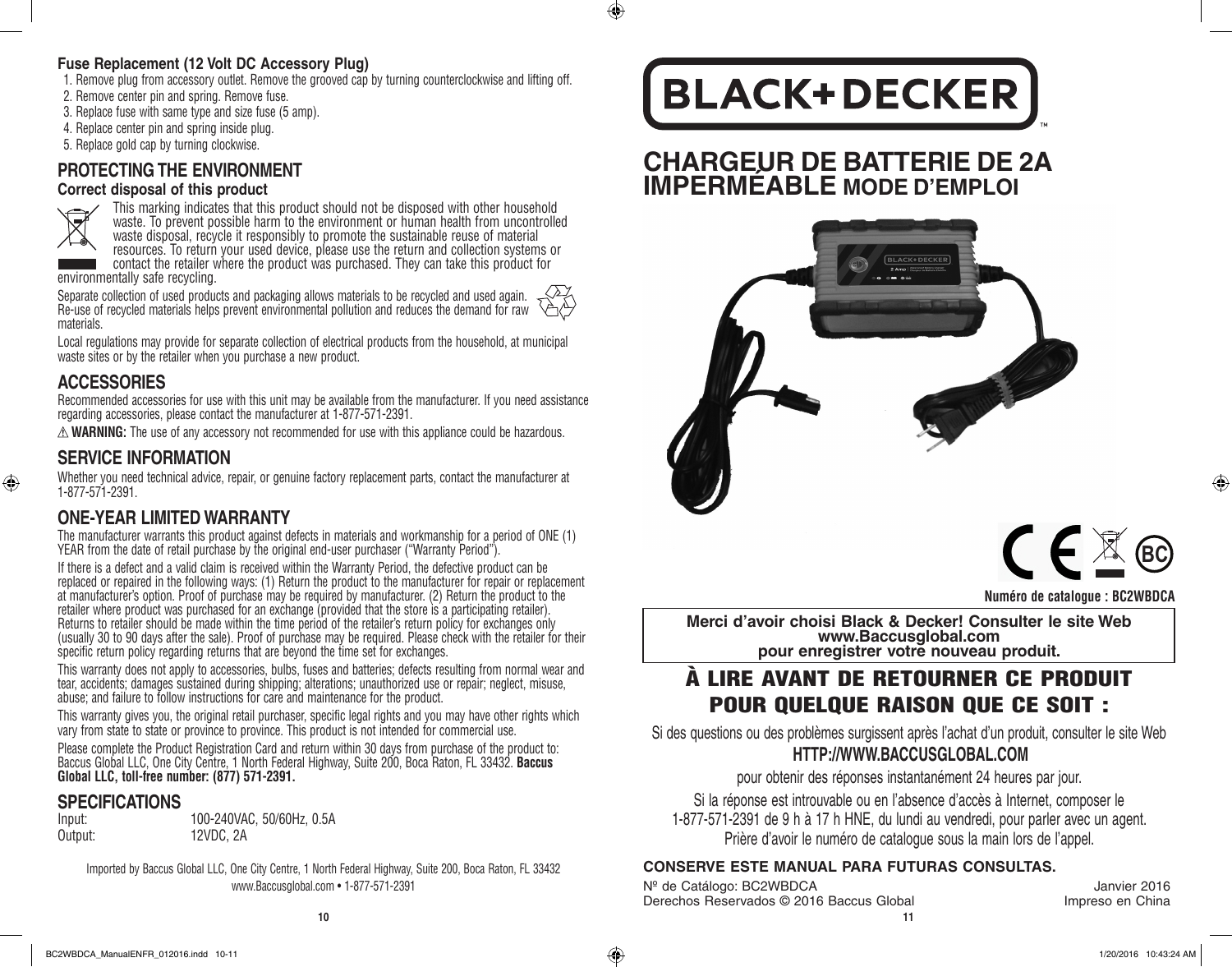Ce dispositif se conforme à la section 15 des règlements de la FCC. L'utilisation est assujettie aux deux conditions suivantes : (1) ce dispositif ne peut causer des interférences néfastes et (2) ce dispositif doit accepter toutes les interférences reçues, y compris les interférences pouvant être la cause d'une opération non souhaitée.

Cet équipement a été testé et se conforme aux limites d'un dispositif numérique de classe B, en accord avec la section 15 des règlements de la FCC. Ces limites sont concues pour fournir une protection raisonnable contre les interférences néfastes dans une installation résidentielle. Cet équipement génère, utilise et peut émettre de l'énergie aux fréquences radio et, s'il n'est pas installé et utilisé en accord avec les instructions, peut causer des interférences néfastes aux communications radio. Toutefois, il n'existe aucune garantie qu'aucune interférence ne surviendra dans une installation particulière. Si l'équipement cause des interférences néfastes à la réception radio ou télévisuelle, ce qui peut être déterminé en éteignant et en remettant sous tension l'équipement, l'utilisateur devrait essayer de corriger les interférences en prenant une ou plusieurs des mesures suivantes :

• Réorienter ou déplacer l'antenne de réception.

⊕

- • Augmenter l'espace entre l'équipement et le récepteur.
- • Connecter l'équipement dans une prise sur un circuit différent de celui auquel le récepteur est connecté.
- • Consulter le revendeur ou un technicien radio/TV compétent pour assistance.
- Les changements ou les modifications non approuvés par la partie responsable de la conformité ont pu vider l'autorité de l'utilisateur pour actionner l'équipement.

Cet appareil numérique de classe B est conforme à la norme ICES-003 du Canada.

# LIGNES DIRECTRICES EN MATIÈRE DE SÉCURITÉ/DÉFINITIONS

**DANGER :** indique une situation dangereuse imminente qui, si elle n'est pas évitée, entraînera la mort ou des blessures graves.

**AVERTISSEMENT :** indique une situation potentiellement dangereuse qui, si elle n'est pas évitée, pourrait entraîner la mort ou des blessures graves.

**ATTENTION :** indique une situation potentiellement dangereuse qui, si elle n'est pas évitée, pourrait entraîner des blessures légères ou modérées.

Le terme **ATTENTION** utilisé sans le symbole d'alerte à la sécurité indique une situation potentiellement dangereuse qui, si elle n'est pas évitée, pourrait se solder par des dommages matériels.

**DANGERS D'UTILISATION DANGEREUSE.** Lors de l'utilisation d'outils ou d'équipements, des précautions de base en matière de sécurité doivent être prises afin de réduire le risque de blessure. Un fonctionnement, un entretien ou une modification inappropriée des outils ou des équipements pourrait provoquer de graves blessures ou des dommages matériels. Certains outils et équipements sont conçus pour des applications spécifiques. Black & Decker recommande fortement NE PAS modifier ce produit ou de NE PAS l'utiliser pour une application autre que celle pour laquelle il a été conçu. Lire et comprendre tous les avertissements et toutes les directives d'utilisation avant d'utiliser un outil ou un équipement.

## DIRECTIVES DE SÉCURITÉ IMPORTANTES

**AVERTISSEMENT :** Ce produit ou son cordon contient du plomb, un élément chimique reconnu par l'État de la Californie comme étant la cause de cancers et de malformations congénitales ou d'autres troubles de la reproduction. Lavez vos mains après les avoir manipulés.

### **LIRE TOUTES LES DIRECTIVES**

**AVERTISSEMENT :** Lire toutes les directives avant d'utiliser le produit. Négliger de suivre toutes les directives suivantes peut entraîner des risques de décharge électrique, d'incendie et/ou de blessures graves.

### **AVERTISSEMENTS ET DIRECTIVES DE SÉCURITÉ GÉNÉRALES**

- • **Éviter les environnements dangereux.** N'utilisez pas le chargeur de batterie dans les endroits humides ou mouillés. Ne pas exposer les colliers ou les câbles à la pluie ou à la neige.
- • **Tenir les enfants à l'écart.** Tous les visiteurs doivent se trouver à une certaine distance de la zone de travail.
- • **Ranger le chargeur à l'intérieur.** Lorsque le chargeur n'est pas utilisé, il doit être rangé à l'intérieur dans un endroit sec et élevé ou verrouillé, hors de la portée des enfants.
- • **Vérifiez s'il y a des pièces endommagées.** Réparez correctement une pièce endommagée ou faites-la remplacer à fabricant avant d'utiliser de nouveau l'appareil à moins d'avis contraire figurant dans une autre section des consignes d'utilisation.
- • **Débranchez le chargeur de batterie** lorsque non utilisé.

### **CONSIGNES DE SÉCURITÉ SPÉCIFIQUE POUR LES CORDONS D'ALIMENTATION**

- • **Ne maltraitez pas le cordon.** Ne transportez jamais appareil par le cordon ni tirer pour le débrancher de la prise. Garder le cordon de la chaleur, de l'huile et des objets tranchants. Tirez sur la prise et non le cordon lorsque vous débranchez l'appareil.
- • **Disjoncteur différentiel (DDFT)** protection du sol devraient être fournies sur les circuits ou des sorties à utiliser. Prises intégré sont disponibles en protection DDFT et peuvent être utilisés pour cette mesure de sécurité.

### **Rallonges**

 $\bigoplus$ 

- • **Utilisez une rallonge seulement s'il n'y a pas d'autres options.** L'utilisation d'une rallonge inadéquate risque de provoquer un incendie et une électrocution. Dans ce cas, assurez-vous que les broches de la rallonge correspondent au numéro, à la dimension et à la forme de celles du chargeur.
- • **Assurez-vous que la rallonge est en bon état.** Assurez-vous d'utiliser une rallonge de calibre assez gros pour transporter le courant débité par l'appareil auquel il est branché, le cas échéant. Une rallonge de calibre insuffisant provoquera une chute de tension qui entraînera une perte de puissance et une surchauffe. Voici un tableau qui indique le bon calibre à utiliser selon la longueur de la rallonge et l'intensité nominale de la plaque signalétique. En cas de doute, utilisez le calibre supérieur suivant. Plus le numéro du calibre est petit, plus la rallonge est grosse.

| Intensité nominale (c.a.)<br>Ampérage |                          |          | Calibre américain (AWG.) minimum recommandé pour les rallonges de chargeurs de batteries<br>Calibre américain (AWG) de la rallonge<br>Longueur la rallonge en pieds (m) |                                 |          |  |
|---------------------------------------|--------------------------|----------|-------------------------------------------------------------------------------------------------------------------------------------------------------------------------|---------------------------------|----------|--|
| Égale à ou<br>supérieure à            | <b>Mais moins</b><br>que | 25(7.6)  |                                                                                                                                                                         | 50 (15.2) 100 (30.5) 150 (45.6) |          |  |
|                                       |                          | 18<br>18 | 18<br>18                                                                                                                                                                | 18<br>16                        | 16<br>14 |  |
| 3                                     |                          | 18       | 18                                                                                                                                                                      | 16                              | 14       |  |
| 4                                     |                          | 18       | 18                                                                                                                                                                      | 14                              | 12       |  |
| 5                                     |                          | 18       | 16                                                                                                                                                                      | 14                              | 12       |  |
| 6                                     |                          | 18       | 16                                                                                                                                                                      | 12                              | 10       |  |
| 8                                     | 10                       | 18       | 14                                                                                                                                                                      | 12                              | 10       |  |
| 10                                    | 12                       | 16       | 14                                                                                                                                                                      | 10                              |          |  |
| 12                                    | 14                       | 16       | 12                                                                                                                                                                      | 10                              |          |  |
| 14                                    | 16                       | 16       | 12                                                                                                                                                                      | 10                              |          |  |
| 16                                    | 18                       | 14       | 12                                                                                                                                                                      | 8                               |          |  |
| 18                                    | 20                       | 14       | 12                                                                                                                                                                      | 8                               |          |  |

• **Sécurité cordon d'alimentation :** Cette unité ont une fiche polarisée (une lame est plus large que l'autre) comme une fonction de sécurité. Cette fiche ne peut s'insérer dans une prise polarisée que dans un sens. Si la fiche n'entre pas complètement dans la prise, inversez la fiche. Si cela ne fonctionne toujours pas, contactez un électricien qualifié. Ne pas tenter de contourner ce dispositif de sécurité.

### **CONSIGNES DE SÉCURITÉ SPÉCIFIQUES AUX BATTERIES D'APPOINT**

**IMPORTANTE SPÉCIFICATION REMARQUE :** capacité de la batterie : type de plomb-acide, 12V c.c. maximum, 80 Ah.

### **Les symboles suivants se trouvent sur l'appareil :**



 $\mathbb{L}$ 

Cet outil est doublement isolé; par conséquent, aucun câble de masse n'est nécessaire. Vérifiez si l'alimentation mentionnée sur la plaque signalétique de l'appareil correspond bien à la tension présente sur le lieu.

Lisez attentivement le manuel d'instruction complet.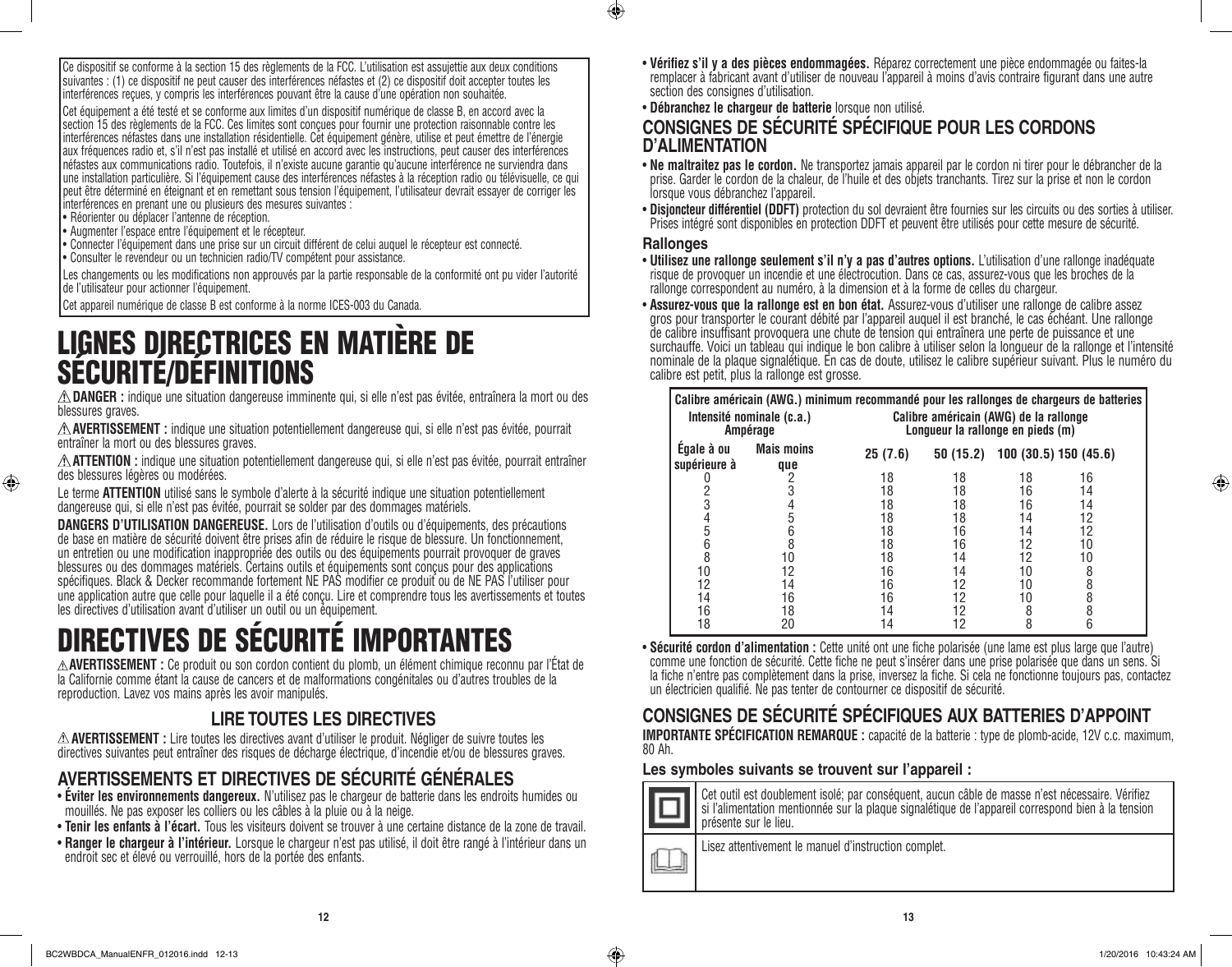### • **Cette unité a été conçu pour un usage domestique seulement.**

- • **L'utilisation d'accessoires et pièces jointes :** l'utilisation de tout accessoire ou pièce jointe non recommandé par le fabricant pour une utilisation avec ce chargeur de batterie peut être dangereux.
- • **Restez vigilant.** Utiliser le bon sens. Ne pas utiliser cet appareil lorsque vous êtes fatigué ou facultés affaiblies.
- • **Vérifier les pièces endommagées.** Une partie endommagée doit être correctement réparée ou remplacée par le fabricant avant une nouvelle utilisation, sauf indication contraire ailleurs dans ce manuel d'instruction.
- • **Ne pas utiliser le chargeur de batterie** à proximité de liquides inflammables ou en atmosphères gazeuses ou explosives. Motors risque de provoquer, et les étincelles qui pourraient enflammer les vapeurs.
- • **Ne pas faire fonctionner le chargeur de batterie** si elle a reçu un sérieux coup, été abandonnées, ou a été autrement endommagé de quelque façon que ce soit. Retour au fabricant pour réparation.

### **AVERTISSEMENT – RISQUE D'ÉCLATEMENT :**

- • Ne pas utiliser l'appareil pour charger des piles sèches communément utilisées dans les appareils ménagers. Ces piles sont susceptibles d'exploser et de causer des blessures corporelles et des dommages matériels. N'utiliser le chargeur que pour charger/recharger une batterie AU PLOMB.
- Ne jamais tenter de recharger des piles non rechargeables.

### **AVERTISSEMENT – RISQUE DE GAZ EXPLOSIFS :**

- • IL EST DANGEREUX DE TRAVAILLER À PROXIMITÉ D'UNE BATTERIE AU PLOMB. LES BATTERIES GÉNÈRENT DES GAZ EXPLOSIFS DANS LE CADRE DE LEUR FONCTIONNEMENT NORMAL. C'EST POURQUOI IL EST EXTRÊMEMENT IMPORTANT DE LIRE LE PRÉSENT MODE D'EMPLOI AVANT CHAQUE UTILISATION DE LE CHARGEUR ET D'EN SUIVRE EXACTEMENT LES DIRECTIVES.
- • Pour réduire le risque d'explosion de batterie, suivre ces directives et celles publiées par le fabricant de la batterie et de tout équipement que vous avez l'intention d'utiliser à proximité de la batterie. Examiner les indications de mise en garde apposées sur ces produits et sur le moteur.
- • Ce matériel utilise des pièces (commutateurs, relais, etc.) qui produisent des arcs ou des étincelles. Pour ces raisons, si l'appareil est utilisé dans un garage ou un espace clos, l'appareil DOIT être installé à un minimum de 457 mm (18 po) au-dessus du sol.
- • CET APPAREIL EST CONÇU UNIQUEMENT POUR UNE UTILISATION PAR DES ADULTES ET NON PAR DES ENFANTS.

### **AVERTISSEMENT — POUR RÉDUIRE LE RISQUE D'INCENDIE :**

- • N'utilisez pas à proximité de matières, vapeurs ou gaz inflammables.
- • Protégez l'unité de la chaleur extrême ou des flammes.

⊕

### **ATTENTION – POUR RÉDUIRE LE RISQUE DE BLESSURES OU DE DOMMAGES MATÉRIELS :**

- • Ce chargeur n'est pas conçu pour être utilisé avec toutes les marques, la fabrication ou le modèle de moteur. **Utilisez uniquement avec les systèmes 12 volts.**
- • NE JAMAIS ESSAYER DE CHARGER UNE BATTERIE GELÉE
- • Ne pas charger la batterie lorsque le moteur est en marche.
- • Rester loin de pales de ventilateur, courroies, poulies et autres pièces qui peuvent causer des blessures.
- • Les véhicules dotés de systèmes informatisés intégrés peuvent être endommagés si la batterie est toujours raccordée au véhicule tandis que le chargeur d'entretien est en service. Avant d'utiliser un chargeur d'entretien de batterie, lire le manuel du propriétaire pour vous assurer de suivre le bon mode d'utilisation.
- • Lorsque vous travaillez avec les batteries au plomb-acide, assurez-vous toujours que quelqu'un est assez proche pour fournir une assistance immédiate en cas d'accident ou d'urgence.
- • Toujours utiliser une protection oculaire lors de l'utilisation du produit : le contact avec l'acide de batterie pourrait provoquer une perte de vue, des brûlures graves ou les deux. Connaître les mesures de premiers soins en cas de contact accidentel avec de l'acide de batterie.
- • Avoir de l'eau fraîche et du savon à proximité au cas où l'acide de la batterie entrerait en contact avec la peau.
- • Si de l'acide de batterie entre en contact avec la peau ou les vêtements, laver immédiatement la zone touchée au savon et à l'eau pendant un minimum de 10 minutes et obtenir des soins médicaux immédiatement.
- • Ne jamais fumer et toujours éviter la présence d'étincelles et de flammes à proximité de la batterie du véhicule, du moteur ou du chargeur.
- • Retirer tous les articles personnels métalliques, notamment bagues, bracelets, colliers et montres, lors de la manipulation d'une batterie au plomb. Une batterie au plomb est susceptible de produire un courant de courtcircuit suffisamment important pour faire fondre une bague ou tout autre article en métal, provoquant alors une brûlure grave.
- • Être très prudent pour éviter de faire tomber un outil métallique sur la batterie. Il peut provoquer une étincelle ou court-circuit de la batterie ou d'une autre partie électrique, qui peut causer une explosion.
- • Ne pas mettre de l'acide de batterie en contact avec l'unité.

 $\bigcirc$ 

- Ne jamais utiliser l'unité dans un espace clos ou avec aération restreinte.
- Toujours mettre le chargeur de batterie en débranchant il lorsqu'il n'est pas utilisé.
- • N'ouvrez pas le chargeur de batterie il n'y a aucune pièce réparable par l'utilisateur. Ouvrant la chargeur de batterie annule la garantie du fabricant.
- • Utiliser le chargeur de batterie tel que décrit dans ce manuel d'instructions.
- • Vérifier le chargeur de batterie et composants périodiquement pour l'usure. Retour au fabricant pour le remplacement des pièces usées ou défectueuses immédiatement.

### **SÉCURITÉ QUAND L'UTILISATION DE LA PRISE ACCESSOIRE CC**

- A **AVERTISSEMENT!** NE JAMAIS raccorder cet appareil à un véhicule à la terre positif par la prise accessoire de DC.
- • Assurez-vous que la sortie accessoire du véhicule est propre et exempte de débris avant de relier l'unité.
- $\triangle$  **AVERTISSEMENT risque d'incendie!** Si le fusible de la prise accessoire du véhicule s'ouvre « brûle » en branchant ce chargeur de batterie, ne l'utilisez pas dans ce cas :
- Ne remplacez pas les fusibles à répétition.
- Ne remplacez pas le fusible de la prise accessoire du véhicule par un fusible d'intensité nominale plus importante.
- N'essayez jamais de réparer le fusible avec du papier d'aluminium ou du fil.
- **Une telle pratique risque de provoquer de graves dommages électriques et/ou un incendie.**

### **CONSIGNES DE SÉCURITÉ SPÉCIFIQUES À L'UTILISATION DE L'APPAREIL DANS DES ENVIRONNEMENTS HUMIDES**

### **Le boîtier de cette unité est évalué à IP67 étanche à la poussière et aux normes étanches. Cependant, il est recommandé que vous observez ce qui suit :**

- • Ne jamais immerger l'unité dans des profondeurs d'eau supérieure à 1 mètre, pour plus de temps de 30 minutes et / ou températures hors de la plage de 41 º F et 104 º F (5 º C et 40 º C), ou l'unité pourrait subir des dommages permanents.
- • Ne jamais immerger l'appareil dans l'eau à moins que la douille (isolation) du cordon d'alimentation c.a. ou c.c. est intacte.
- • Ne laissez pas la fiche ou pinces à être exposés aux éléments pendant de longues périodes de temps, et jamais submerger.

### **PREMIERS SOINS**

- **• PEAU :** Si de l'acide de pile entre en contact avec la peau, rincer immédiatement avec de l'eau puis laver soigneusement avec de l'eau savonneuse. Si une rougeur, une douleur ou une irritation se produit, consulter tout de suite un médecin.
- • **YEUX :** si de l'acide de batterie entre en contact avec les yeux, les laver immédiatement à grande eau pendant un minimum de 15 minutes et consulter immédiatement un médecin.

**AVERTISSEMENT — POUR RÉDUIRE LE RISQUE DE BLESSURES :** Suivre ces directives ainsi que celles publiées par le fabricant de la batterie et de tout équipement que vous avez l'intention d'utiliser avec cet appareil. Examiner les indications d'avertissement apposées sur ce produit et sur le moteur.

• Lire et comprendre cette mode d'emploi avant d'utiliser cet appareil.

### CONSERVER CES MESURES

### **INTRODUCTION**

Félicitations pour l'achat de votre *chargeur de batterie de 2A imperméable de Black & Decker®*. **Lisez ces consignes d'utilisation et suivez-les scrupuleusement avant d'utiliser votre chargeur de batterie neuf.**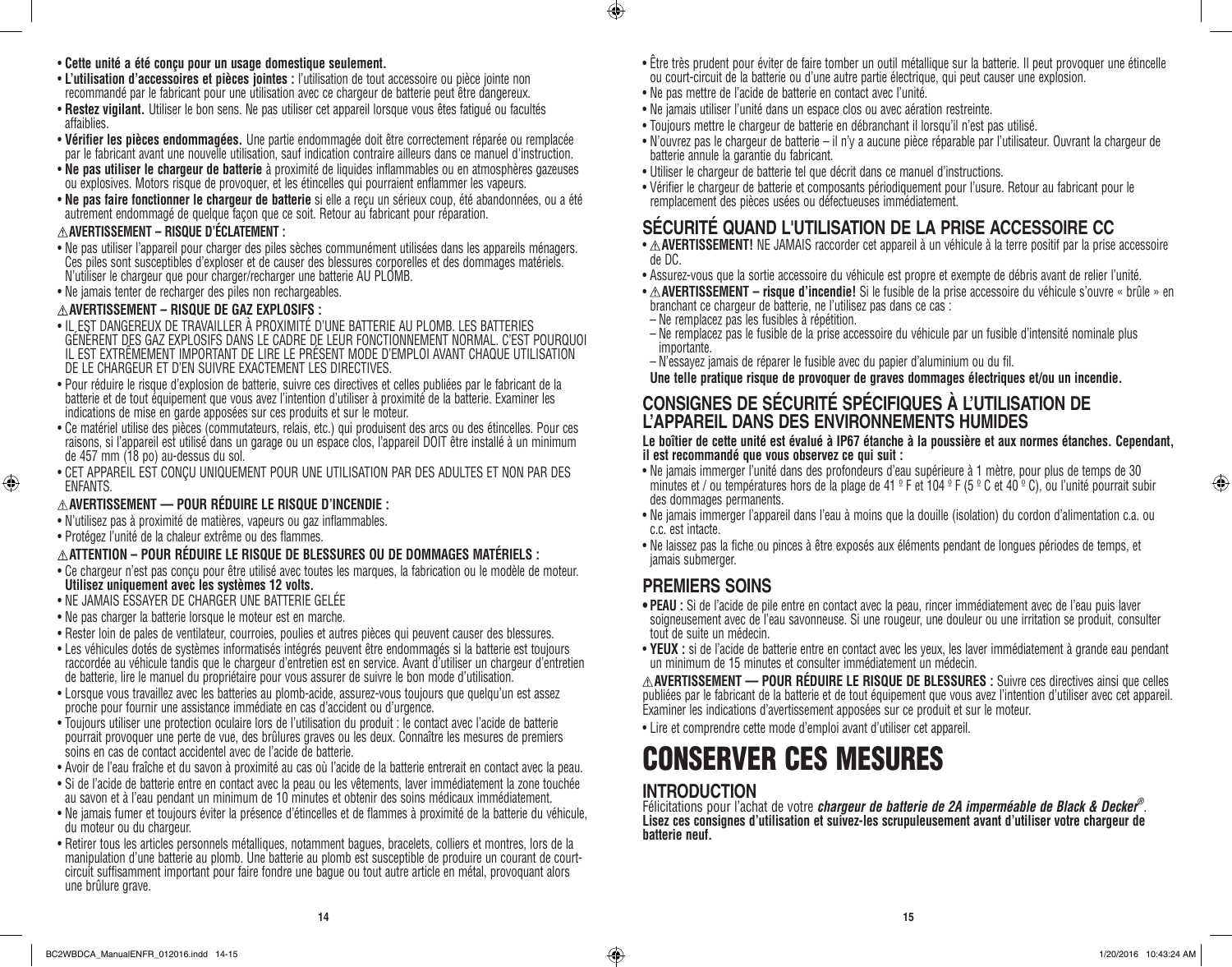### **CARACTÉRISTIQUES**



#### **LED D'ALIMENTATION**

⊕



#### **EN ARRIÈRE DE L'UNITÉ**

 $\bigoplus$ 



### **POSITIONNEMENT DE L'UNITÉ**

S'assurer que toutes les instructions d'installation et d'utilisation et les précautions de sécurité sont compris et suivis avec soin par toute personne chargée de l'installation ou l'utilisation du chargeur de batterie. Suivez les étapes décrites dans la section «Instructions de sécurité importantes» de ce manuel.

### **Montage de l'unité à l'aide de l'les disques magnétiques**

Les disques magnétiques dans le bas de l'unité vous permettent de positionner le chargeur de batterie sur toute surface métallique qui est plat et sécurisé.

### **Montage de l'unité en utilisant le crochet de suspension**

Le crochet de suspension vous permet de positionner le chargeur de batterie pour l'utilisation mainslibres, pratique.

### **ATTENTION – POUR RÉDUIRE LE RISQUE D'ENDOMMAGEMENT DU PRODUIT :**

- • Lorsque le chargeur est suspendu à le crochet de suspension ou fixés à l'aide des disques magnétiques, ne secouez pas le chargeur ou l'objet auquel il est rattaché. Ne pas accrocher ou fixez le chargeur à tout les fils électriques ou quoi que ce soit qu'il n'est pas sécurisé.
- • Utilisez uniquement le crochet de suspension ou les disques magnétiques pour le positionnement ou la pendaison le chargeur. Le crochet de suspension et disques magnétiques ne sont pas conçues pour supporter le poids supplémentaire. Ne attacher n'importe quoi supplémentaire à le chargeur ou le risque de cassure peut se produire.

### **PRÉPARATION AVANT LA CHARGE**

- 1. Soyez sûr que le secteur autour de la batterie est puits aéré tandis que la batterie est chargée.
- 2. Retirez complètement la batterie d'accumulateurs du bateau ou de l'avion ou de tout autre espace restreint avant de la charger.
- 3. S'il est nécessaire de retirer la batterie d'accumulateurs du véhicule pour le charger ou nettoyer les bornes, dégagez toujours d'abord la borne mise à la masse de la batterie. Assurez-vous que tous les accessoires du véhicule sont éteints afin d'éviter de provoquer un arc électrique.
- 4. Nettoyez les bornes de la batterie en prenant soin d'éviter toute matière corrosive dans les yeux.
- 5. Ajoutez de l'eau distillée dans chacune des cellules jusqu'à ce que le niveau d'acide de la batterie atteigne celui précisé par le fabricant. Cet ajout aidera à purger le gaz en excès des cellules. Ne pas trop remplir. Respectez attentivement les consignes de charge du fabricant dans le cas d'une batterie sans capuchons de cellules (sans entretien).
- 6. Consultez attentivement toutes les précautions spécifiques du fabricant de la batterie, notamment le retrait ou non des capuchons des cellules pendant la charge, et les taux de charge recommandés.
- 7. Déterminez le voltage de la batterie à charger en vous référant au manuel du véhicule. L'unité est pour charger une batterie de 12 volts seulement.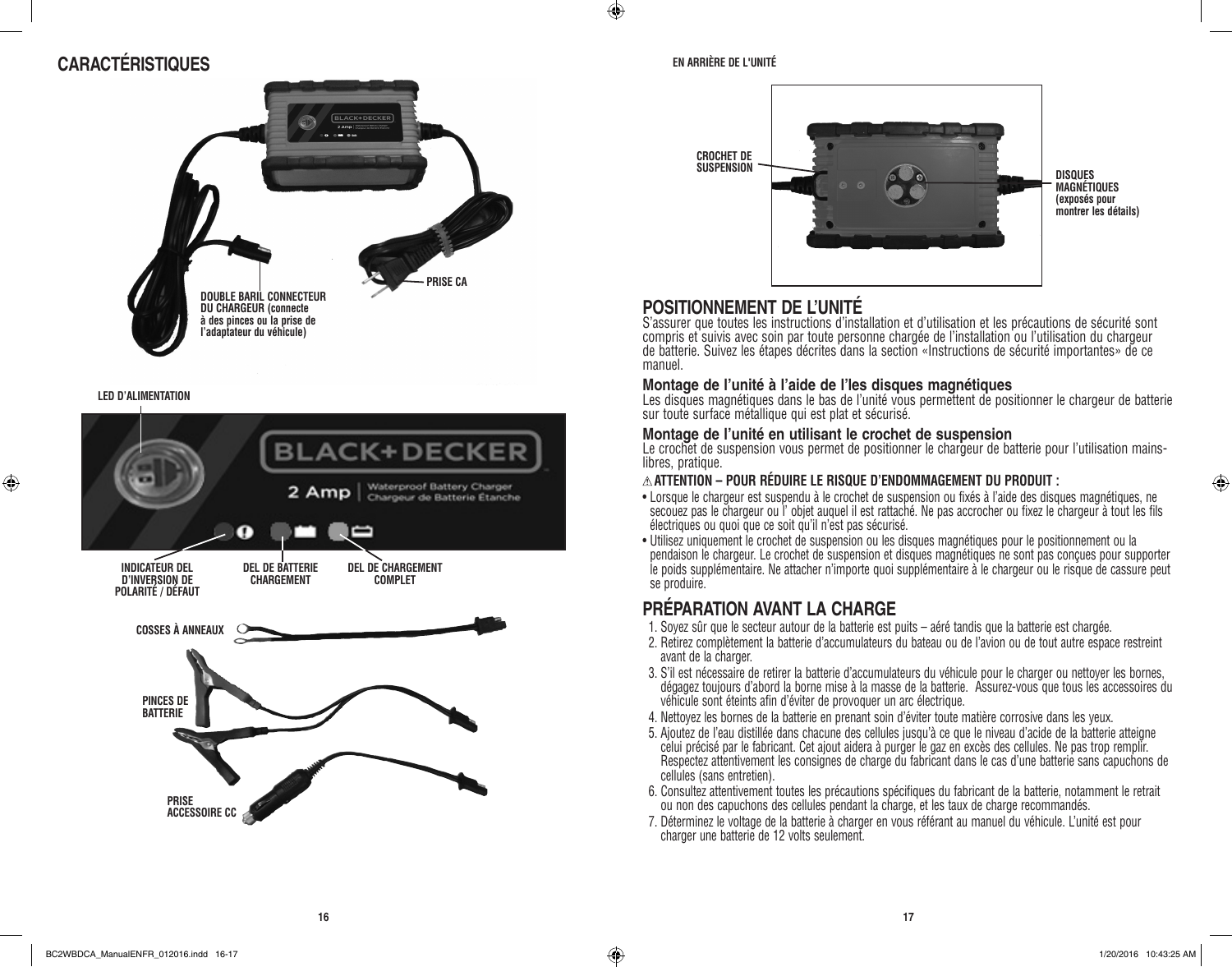### **Emplacement du chargeur**

⊕

- Placez le chargeur aussi loin de la batterie que le permettent les câbles.
- • Ne placez jamais le chargeur directement au-dessus de la batterie. Les vapeurs émises par la batterie pourraient corroder et endommager le chargeur.
- Ne jamais autoriser acide de batterie à goutter sur le chargeur de batterie.
- • N'utilisez jamais le chargeur dans un endroit fermé ou avec ventilation restreinte.
- Il faut retirer les batteries marines des bateaux et les charger à terre.
- • Ne déposez pas la batterie sur le dessus du chargeur.

### **Précautions au moment des connexions**

- Ne laissez jamais des pinces ou des cosses de toucher les uns les autres.
- • Fixer les pinces de la batterie et le châssis comme indiqué dans la section appropriée (« Charge d'une batterie installée dans un véhicule » ou « Charge d'une batterie qui a été enlevé du véhicule »).

### **Charge d'une batterie installée dans un véhicule AVERTISSEMENT : Une étincelle à proximité de la batterie peut provoquer une explosion. Pour réduire le risque d'étincelle près de la batterie :**

- 1. Positionner le cordon d'alimentation et les cordons de pince afin qui elles ne sont pas à risque de dommages par le capot de voiture, la porte, ou une partie mobile du moteur.
- 2. Tenez-vous à l'écart des lames de ventilateur, courroies, poulies et autres pièces susceptibles de causer des blessures corporelles.
- 3. Vérifiez la polarité des bornes de la batterie. La borne POSITIVE (POS, P, +) de la batterie est normalement de diamètre plus large que la borne NÉGATIVE (NEG, N, –).
- 4. Déterminez quelle borne de la batterie est mise à la terre (connectée) au châssis. Si la borne NÉGATIVE est mise à la masse au châssis (comme c'est le cas pour la plupart des véhicules), consultez l'étape 5. Si la borne POSITIVE est mise à la masse à mise à la masse au châssis, consultez l'étape 6.
- 5. Pour un véhicule négative à la terre, connectez la borne POSITIVE (ROUGE) pince du chargeur de batterie à la borne positive de la batterie (POS, P, +) pas mis à la terre. Connectez le NÉGATIVE (NOIRE) pince au châssis du véhicule ou au bloc moteur à distance de la batterie. Ne pas brancher la pince au carburateur, les conduites de carburant, ou les parties du corps tôle. Connectez-vous à un épais de partie métallique du châssis ou du bloc moteur.
- 6. Pour un véhicule positif à la terre, connectez la borne NÉGATIVE (NOIRE) pince du chargeur de batterie à la borne négatif de la batterie (NEG, N, -) non mise à la masse. Connectéz le POSITIVE (ROUGE) pince au châssis du véhicule ou au bloc moteur à distance de la batterie. Ne pas brancher la pince au carburateur, les conduites de carburant, ou les parties du corps tôle. Connectez-vous à un épais de partie métallique du châssis ou du bloc moteur.
- 7. Ne chargez pas la batterie pendant que le moteur fonctionne.
- 8. Consultez l'instructions d'utilisation pour des informations sur la combien de temps pour charger.

### **Charge d'une batterie qui a été enlevé du véhicule AVERTISSEMENT : Une étincelle à proximité de la batterie peut provoquer une explosion. Pour**

### **réduire le risque d'étincelle près de la batterie :**

- 1. Vérifiez la polarité des bornes de la batterie. La borne POSITIVE (POS, P, +) de la batterie est normalement de diamètre plus large que la borne NÉGATIVE (NEG, N, –).
- 2. Fixer un 24 pouces (longueur minimum) AWG #6 isolé câble de batterie à la borne NÉGATIVE de la batterie (marqué "NEG,  $N -$ ).
- 3. Brancher la pince du chargeur POSITIF (ROUGE) à la borne POSITIVE de la batterie (marquée POS, P + ou rouge).
- 4. Se tenir aussi loin à partir de la batterie que possible, et ne pas faire face à la batterie lors faire le connexion finale.
- 5. Fixez avec précaution la pince du chargeur NÉGATIF (NOIR) à l'extrémité libre du câble de la batterie connectée à la borne NÉGATIVE.
- *Remarque :* Batteries marines (de bateau) doivent être retirées et chargées à terre. La charge d'une batterie à bord d'un bateau requiert un équipement spécialement conçu pour une utilisation marine. Cette unité n'est PAS conçue pour une telle utilisation.

### **DIRECTIVES DE FONCTIONNEMENT**

 $\bigcirc$ 

**Chargement utilisant les pinces de batterie fournis**

**AVERTISSEMENT – POUR RÉDUIRE LE RISQUE DE BLESSURES OU DE DOMMAGES MATÉRIELS** 

- • **Toujours débrancher la fiche du cordon d'alimentation de la prise secteur avant de le déconnecter le chargeur de la batterie devant être chargé.**
- • **S'assurer que toutes les instructions d'installation et d'utilisation et toutes les précautions de sécurité sont comprises et observées; puis suivez les étapes décrites dans la section appropriée (« la recharge d'une batterie installée dans un véhicule » ou « Charge d'une batterie qui a été enlevé du véhicule »).**
- 1. Insérez le bout du canon double du câble batterie pince dans le bout du canon double du câble chargeur batterie (hommes-femmes et femmes-hommes). Puis branchez le cordon d'alimentation du chargeur sur une prise secteur. Le voyant d'alimentation s'allume en bleu pour indiquer que le chargeur est branché et prêt.
	- **Remarque :** Si le LED d'alimentation ne s'allume pas, vérifier la connexion à la prise secteur. Assurez-vous que la prise CA est fonctionnelle.
- 2. Brancher le chargeur de batterie à la batterie en utilisant les pinces de batterie, suivant les instructions de la section " Préparation avant la charge" la section au début de ce manuel.
- 3. Lorsque l'unité est correctement branché et le chargement, le voyant DEL de charge  $(\equiv)$  s'allume jaune pour indiquer que la batterie se recharge.
	- Remarques : si le DEL de chargement de la batterie ne s'allume pas, vérifier la connexion à la batterie. Si les pinces de serrage sont correctement connectés, il se peut que la batterie soit en condition de panne. Fabricant suggère d'avoir la batterie testée par une qualifié technicien de service de la batterie. Si les pinces sont incorrectement connectés en qui concerne la polarité, la DEL d'inversion de polarité (

) s'allume. Débranchez le chargeur, puis déposer les pinces. Rebrancher les pinces correctement.

4. Lorsque le voyant DEL de chargement complet ( $\implies$ ) s'allume en vert, la batterie est complètement chargée. Lorsque débranchez le chargeur, débrancher le cordon secteur, débrancher la pince du châssis du véhicule et puis démontez la pince de borne de batterie.

### **Charge de la batterie avec la fiche accessoire CC**

**ATTENTION – AFIN DE RÉDUIRE LES RISQUES DE DOMMAGES À LA PROPRIÉTÉ :** Assurez-vous que la sortie d'accessoire CC est propre et exempte de débris avant de connecter l'unité.

- 1. Installez le chargeur de la batterie et reliez-le en respectant les étapes de la section « Branchement de l'appareil avec la fiche accessoire CC ».
- **Remarque :** si le voyant d'alimentation ne s'allume pas, vérifier la connexion à l'alimentation secteur CA sortie. Assurezvous que la prise secteur est fonctionnelle.
- 2. Branchez le cordon d'alimentation du chargeur de batterie sur une prise secteur. Le voyant d'alimentation se allumeront en bleu pour indiquer que le chargeur est prêt.
- 3. Lorsque l'unité est correctement connectée et de charge, le DEL de chargement de la batterie ( ) s'allumeront jaune pour indiquer que la batterie est en charge.

**Remarques :** si le DEL de chargement de la batterie ne s'allume pas, vérifier la connexion au véhicule le CC prise accessoire. Tourner l'adaptateur légèrement pour s'assurer qu'il y a un bon contact. S'il est correctement connecté, il se peut que la batterie soit en condition de panne. Fabricant suggère d'avoir la batterie testée par une qualifié technicien de service de la batterie. Certains véhicules nécessitent que le allumage de voiture soit mis à la position ACC (accessoires) pour activer le CC prise accessoire. Si l'allumage de votre véhicule est requis pour être tourné à la position ACC (accessoires), s'assurer que tous les accessoires du véhicule ( c'est-à-dire de chauffage, ventilation, radio, TV, feux ... etc) sont désactivées. Si ils ne sont pas désactivées, le chargeur risque de ne pas être capable de

charger la batterie.

#### 4. Lorsque la recharge terminée voyant ( $\equiv$ ) s'allume en vert, la batterie est entièrement chargée.

Lors de la déconnexion du chargeur de batterie, débranchez le cordon d'alimentation, puis retirez le 12 volts CC fiche de l'accessoire de la prise accessoire de véhicule.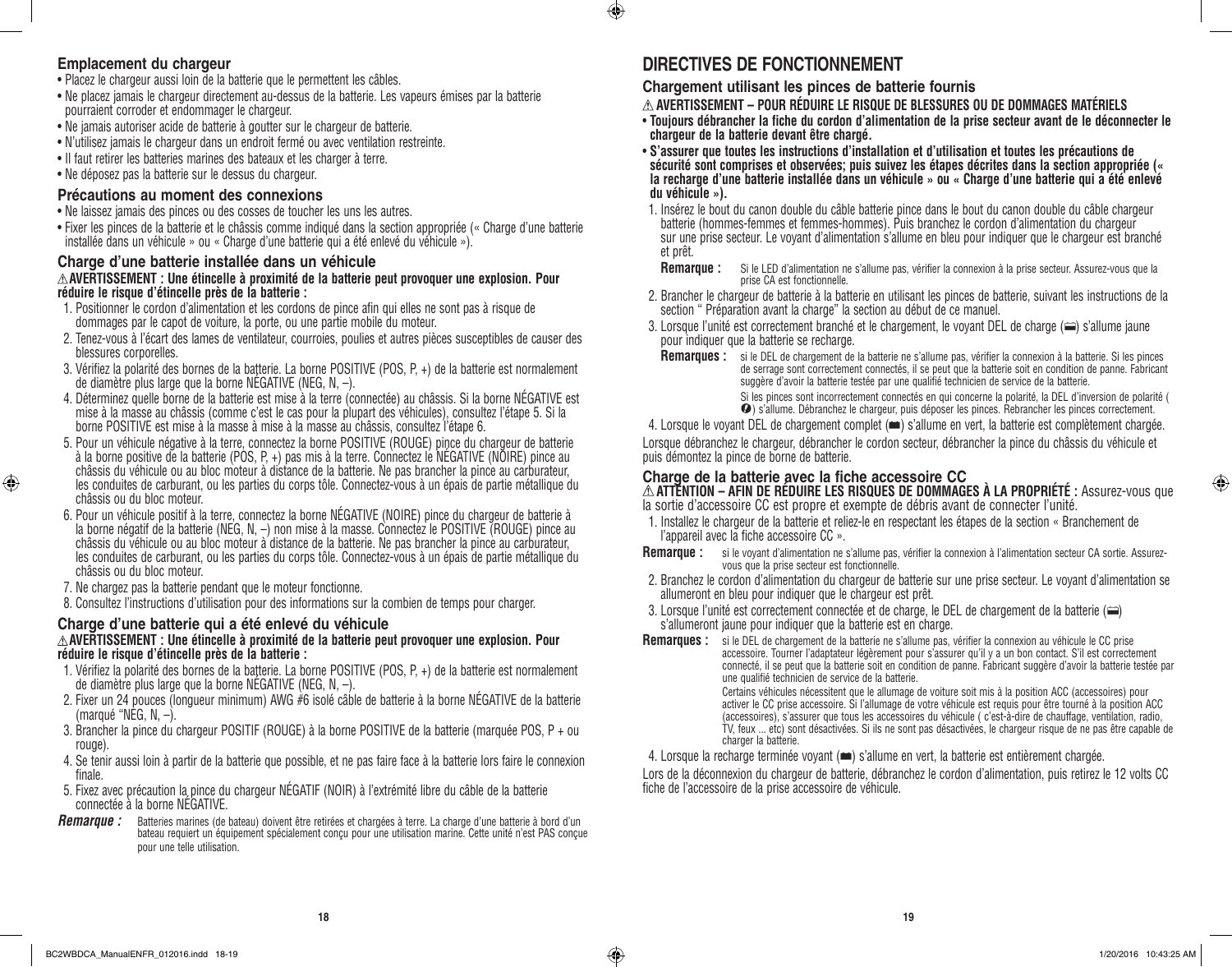### **Branchement et charge en utilisant les joints toriques**

BRANCHEMENT DE L'APPAREIL AVEC LES COSSES À ANNEAUX Les cosses à anneau serties sont codés par couleur (ROUGE-POSITIVE et NOIRE-NÉGATIVE). Ces cosses se connectent directement aux connecteurs correspondants sur les bornes de la batterie.



- 1. Retirer les écrous des boulons des connecteurs des bornes de batterie.
- 2. Placez l'anneau terminal ROUGE sur le boulon du connecteur de la borne POSITIF de la batterie.
- 3. Placer la l'anneau terminal NOIRE sur le connecteur de la borne NÉGATIVE, puis remettre les écrous.

**IMPORTANT :** en cas de problème lié à la connexion des câbles de sortie, vérifier auprès d'un magasin de pièces détachées auto de bonne réputation ou contacter sans frais le service à la clientèle au 1-877-571-2391 pour trouver un dispositif de connexion approprié pour votre application.

### CHARGE À L'AIDE DE COSSES À ANNEAUX

- 1. Installez le chargeur de la batterie et reliez-le en respectant les étapes de la section « Branchement de l'appareil avec les cosses à anneaux ». Branchez le cordon d'alimentation du chargeur de batterie sur une prise secteur. Le voyant d'alimentation se allumeront en bleu pour indiquer que le chargeur est prêt.
	- **Remarque :** si le voyant d'alimentation ne s'allume pas, vérifier la connexion à l'alimentation secteur CA sortie. Assurez-vous que la prise secteur est fonctionnelle.
- 2. Lorsque l'unité est correctement connectée et de charge, le DEL de chargement de la batterie (=) s'allumeront jaune pour indiquer que la batterie est en charge.
	- **Remarques:** Si le DEL de chargement de la batterie ne s'allume pas, vérifier la connexion à la batterie. Si les colliers de serrage sont correctement connectés, il se peut que la batterie soit en condition de panne. Constructeur suggère d'avoir la batterie testée par une batterie qualifié technicien de service. si les cosses à anneaux sont incorrectement connectés en qui concerne la polarité, la DEL d'inversion de polarité ( ) s'allume. Débranchez le chargeur, puis déposer les cosses à anneaux. Rebrancher les cosses à anneaux correctement.
- 3. Lorsque la recharge terminée voyant ( $\equiv$ ) s'allume en vert, la batterie est entièrement chargée.

Lors de la déconnexion du chargeur de batterie, débranchez le cordon d'alimentation, puis retirer les cosses à anneaux à partir de la batterie.

### **DÉPANNAGE**

⊕

| L'unité ne charge pas | Assurez-vous que le chargeur est correctement connecté à un live<br>120 volts AC.<br>Si la batterie à charger est tombé en dessous de 2 volts, la batterie |
|-----------------------|------------------------------------------------------------------------------------------------------------------------------------------------------------|
|                       | ne peut être rechargée avec cette unité                                                                                                                    |

### **SOINS ET ENTRETIEN**

### **Nettoyage et Rangement**

Pour réduire le risque de choc électrique, débranchez le chargeur de batterie de la prise avant de tenter tout nettoyage ou entretien. Nettoyage et Rangement Pour réduire le risque de choc électrique, débranchez le chargeur de batterie de la prise avant de tenter tout nettoyage ou entretien. Éteignant les commandes ne réduira pas ce risque.

- Rangez l'appareil dans un endroit propre, sec, frais lorsqu'il n'est pas utilisé.
- • Nettoyez le boîtier de l'appareil et des cordons (si nécessaire) avec un chiffon sec (ou légèrement humide). Assurez-vous que l'unité est complètement déconnectée de la batterie et la source d'alimentation avant de le nettoyer.

Pour maintenir le bon état de fonctionnement et de maximiser la durée de vie des câbles du chargeur, toujours bobine sans serrer lorsque vous rangez. Ne pas les enrouler autour de l'appareil ou de les sertir avec une bande serrée.**Remplacement du fusible (adaptateur accessoire en courant continu)**

- 1. Retirer la fiche de la prise accessoire. Retirer le capuchon de plastique en le faisant tourner en sens antihoraire puis en le soulevant.
- 2. Retirer la broche centrale et le ressort. Retirer le fusible.
- 3. Remplacer le fusible par un autre de même type et de même calibre (5A).
- 4. Remettre la broche centrale et le ressort à l'intérieur de la fiche.
- 5. Remettre le capuchon de plastique en tournant en sens horaire.

### **PROTECTION DE L'ENVIRONNEMENT**

### **Élimination correcte de ce produit**



 $\bigcirc$ 

Ce marquage indique que ce produit ne doit pas être jetées avec les autres déchets ménagers. Pour prévenir les dommages possibles pour l'environnement ou la santé humaine élimination incontrôlée des déchets, les recycler de façon responsable pour promouvoir la réutilisation durable des ressources matérielles. Pour revenir sur votre

appareil utilisé, s'il vous plaît utiliser le retour et les systèmes de collecte ou contactez le revendeur où le produit a été acheté. Ils peuvent prendre ce produit pour leur recyclage.

La collecte séparée des produits utilisés et les emballages permet matériaux à être recyclés et réutilisés. Réutilisation des matériaux recyclés aide à prévenir la pollution de l'environnement et réduit la demande de matières premières.



⊕

La réglementation locale peut prévoir la collecte séparée des produits électriques de la maison, sur les sites de déchets municipaux ou par le détaillant lorsque vous achetez un nouveau produit.

### **ACCESSOIRES**

Les accessoires recommandés pour une utilisation avec cet appareil peuvent être disponibles auprès du fabricant. Si vous avez besoin d'aide concernant les accessoires, s'il vous plaît contacter le fabricant au 1-877- 571-2391.

**AVERTISSEMENT :** L'utilisation d'un accessoire non recommandé avec cet appareil pourrait être dangereuse.

### **INFORMATION DE SERVICE TECHNIQUE**

Que vous ayez besoin de conseil technique, d'une réparation, ou de véritables pièces de rechange d'usine, contactez le fabricant au 1-877 571-2391.

### **GARANTIE LIMITÉE D'UN AN**

Le fabricant garantit ce produit contre tout défaut de matériaux et de fabrication pour une période d'UN (1) AN à partir de la date d'achat par le premier acheteur et utilisateur final (période de garantie).

Si une réclamation valide est reçue au cours de la période de garantie, à la suite d'une défectuosité du produit, celui-ci sera réparé ou remplacé selon les modalités suivantes : (1) Retourner le produit au fabricant pour une réparation ou un remplacement (à la discrétion du fabricant). Une preuve d'achat peut être requise par le fabricant. (2) Retournez le produit chez le marchand où il a été acheté afin de procéder à un échange (à condition que le marchand soit un détaillant participant). Les retours devraient s'effectuer au cours de la période de temps spécifiée par le détaillant dans sa politique d'échange (généralement de 30 à 90 jours après la vente). Une preuve d'achat pourrait être requise. Veuillez vérifier auprès du détaillant sa politique particulière concernant les retours de marchandises au-delà de la période indiquée pour les échanges.

Cette garantie ne s'applique pas aux défauts des accessoires, ampoules, fusibles et batteries, résultant de l'usure et de la détérioration normales, ni des accidents ou des dommages subis durant l'expédition, des détériorations, d'un usage ou d'une réparation non autorisés, de la négligence, d'un mauvais emploi, d'un abus et du nonrespect des instructions relatives aux soins et à l'entretien du produit.

Cette garantie vous donne des droits légaux spécifiques et vous pourriez avoir d'autres droits qui varient d'un État à l'autre ou d'une province à l'autre. Ce produit n'est pas conçu pour une utilisation commerciale.

Veuillez remplir la carte d'enregistrement de produit et la retourner dans les 30 jours suivant la date d'achat du produit à : Baccus Global LLC, One City Centre, 1 North Federal Highway, Suite 200, Boca Raton, FL 33432, États-Unis. **Numéro sans frais Baccus : 1-877-571-2391.**